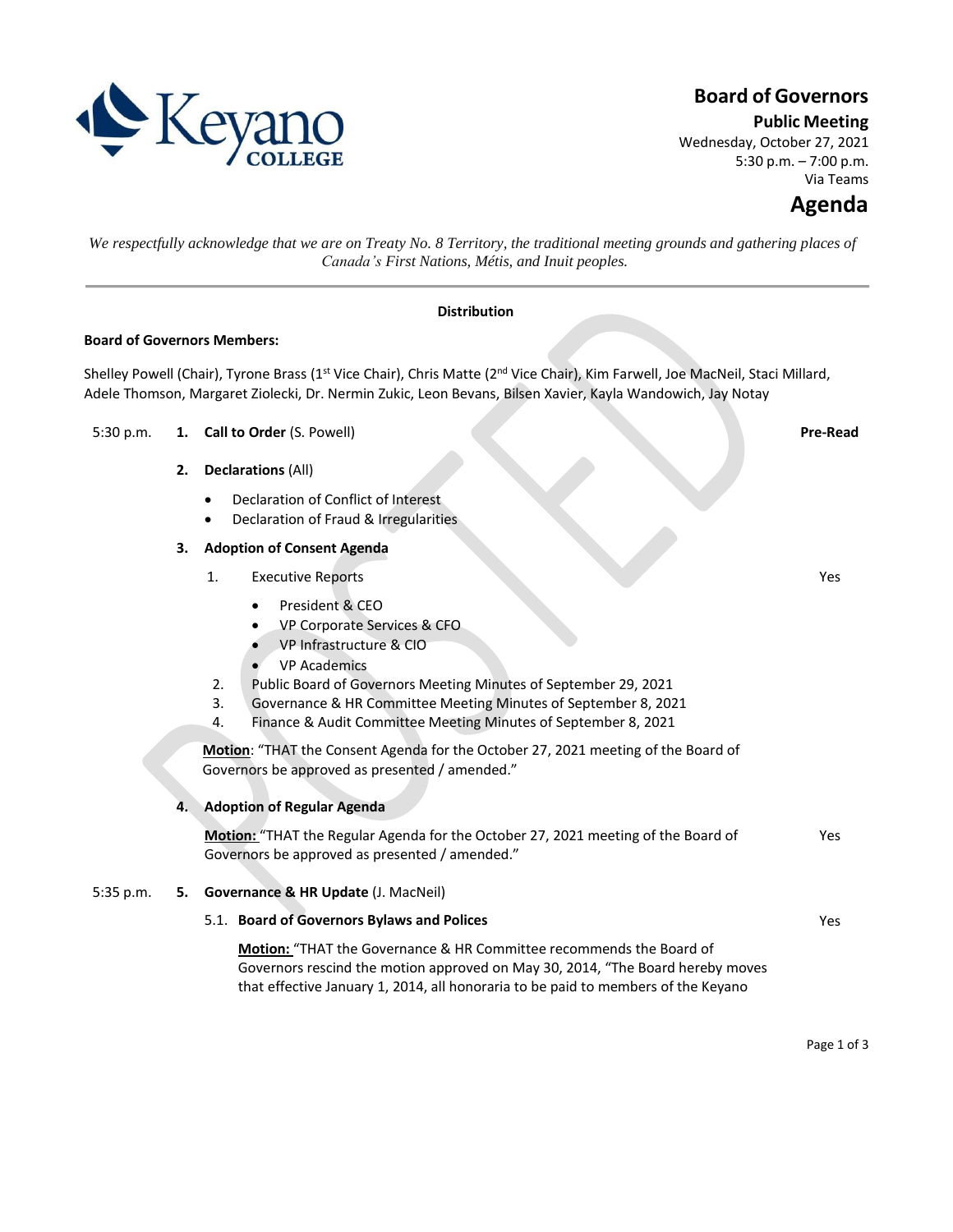College Board of Governors, with the exception of the student representative, be instead directed to the Keyano College Foundation for the purpose of endowing a scholarship for students, who demonstrate both academic excellence and a high degree of community engagement, and that this direction of funds continue for all future years until reversed by the Board motion", and adopt and approve the revised Bylaw Article 11 Remuneration of the Board as presented."

**Motion:** "THAT the Governance & HR Committee recommends the Board of Governors receive and approve the Board Bylaws and Policies of the Board as presented and amended."

#### 5.2. **Board of Governors Evaluation**

#### 5.4 **Board of Governors Awards Options for Discussion**

**6. Finance & Audit Committee Update** (K. Farwell)

6:00 p.m.

6.1. **Keyano College Audited Consolidated Financial Statements for Year Ending June 2021**

**Motion:** "THAT the Finance & Audit Committee recommends the Keyano College Board of Governors receive and approve the Keyano College Audited Consolidated Financial Statements for year ending June 30, 2021 as presented."

#### 6.2. **Audit Exit Report**

**Motion:** "THAT the Finance & Audit Committee recommends the Keyano College Board of Governors receive as information the Audit Exit Report, prepared and presented by the Office of the Auditor General and MNP for the year ending June 30, 2021."

#### 6.3. **Net Asset Guidance Proposal**

**Motion:** "THAT the Finance & Audit Committee recommends to the Board of Governors unrestricted and restricted surplus be allocated as follows:

- a. Unrestricted operating surplus be maintained at a minimum 10% of budgeted operating revenue.
- b. Remainder be restricted for capital activities, where funding is not available from external sources

#### 6.4. **Action Log, Monthly Financials, Scheduled Finance & Audit Reporting Update**

#### 6.5. **Finance & Audit Committee Membership**

**Motion:** "THAT the Finance & Audit Committee recommends the Board of Governors appoint Dr. Nermin Zukic to the Finance & Audit Committee."

#### 6:45 p.m. **7. In-Camera**

**Motion:** "THAT the Board of Governors move in-camera."

#### **Bargaining/PCBO Update**

**Motion:** "THAT the Board of Governors conclude the in-camera discussion."

7:00 p.m. **8. Adjournment**